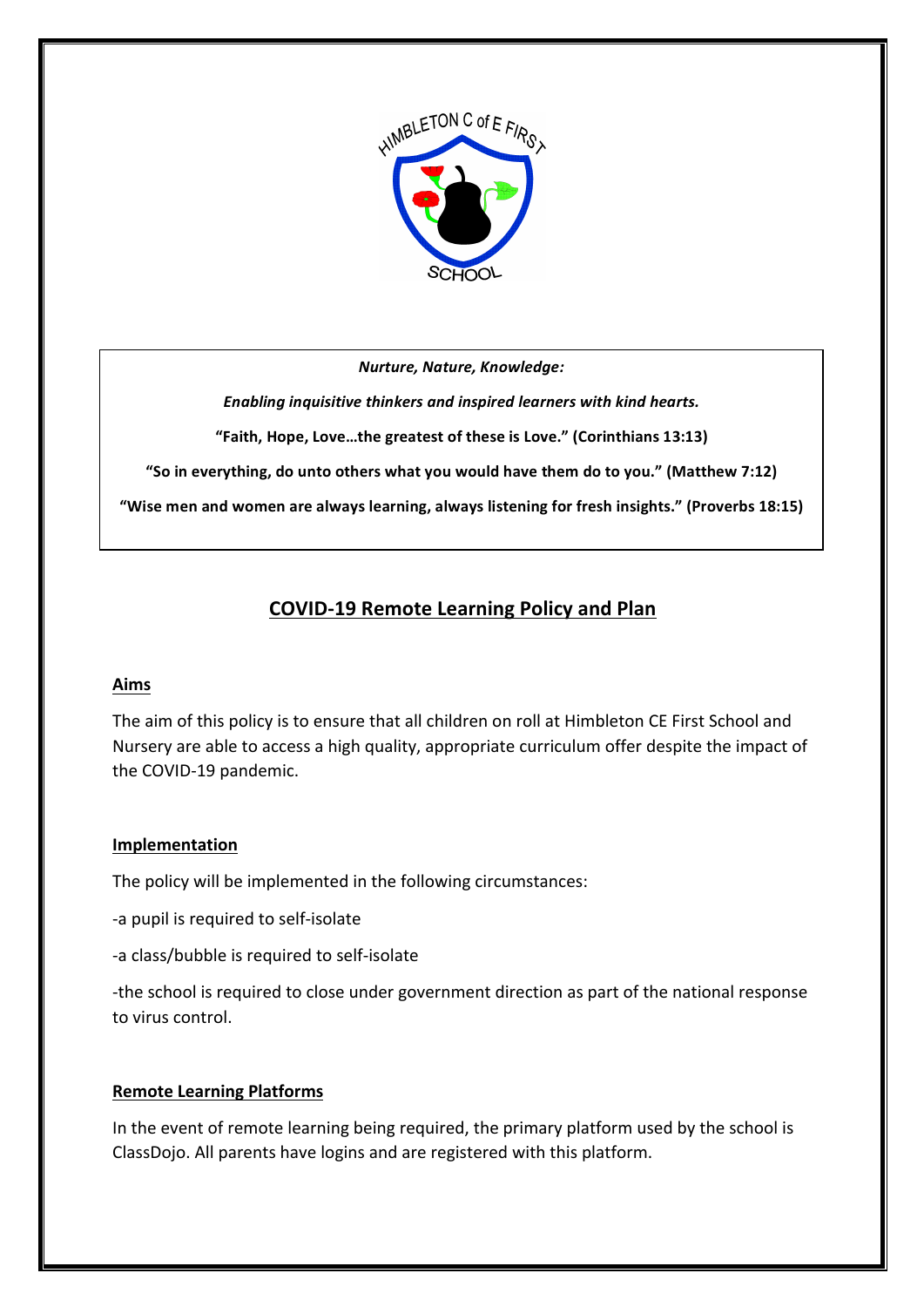The primary platform used for live sessions during periods of national lockdown is Zoom or Microsoft Teams.

## **Remote Learning Content**

The content of remote learning will be carefully planned, age-appropriate curriculum coverage. 

For Early Years, it will include structured play opportunities to cover key areas of learning, phonic and maths based activities.

For Key Stage 1 and Key Stage 2, it will include a daily English and Maths activity and a theme based approach to the delivery of other curriculum areas.

## **Sharing and Delivery of Content**

Each week, planning and resources will be uploaded for each class to their dedicated page on ClassDojo by their class teacher. In some cases work may be uploaded to a child's individual portfolio. Work can be printed off for completion or completed online.

During periods of national lockdown, each class will be invited to join two daily live sessions  $-$  one in the morning and one in the afternoon. The purpose of these sessions are to:

- a) Maintain contact and interaction;
- b) Explain and deliver aspects of curriculum content;
- c) Share learning;
- d) Monitor wellbeing.

Teachers will be overseeing the curriculum offer for their classes. However, delivery will be by a range of staff members.

## How much work will be provided?

The government guidance clearly sets out expectations for schools. It is important to note that children access learning differently when working remotely and activities may take more or less time than they would in school. Teachers will endeavour to make expectations as clear as possible in relation to outcomes and we will be working towards the criteria below:

| Class:      | <b>Daily Hours:</b>                  |
|-------------|--------------------------------------|
| <b>EYFS</b> | 2-3 hours of learning activity ideas |
|             |                                      |
| KS1         | 3 hours                              |
|             |                                      |